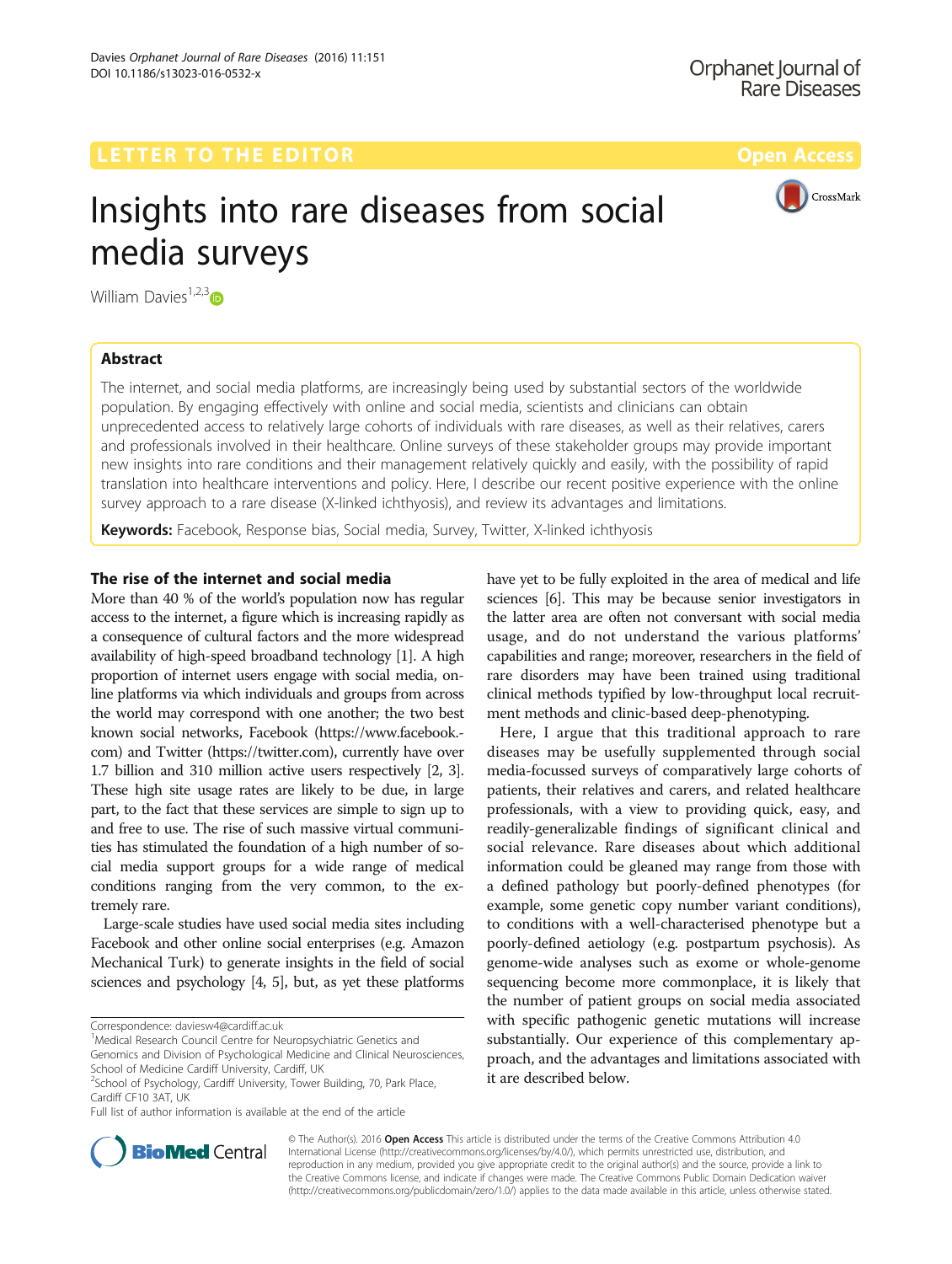# New insights into the rare disease X-linked ichthyosis (XLI): our recent experience

X-linked ichthyosis (XLI) is a rare dermatological disease, thought to affect between 1 in 3000–6000 males, and caused by deficiency for the enzyme steroid sulfatase [[7](#page-4-0)]. Case studies and work in a small sample of boys with the condition had indicated that individuals with XLI may be at increased risk of developmental disorders, including Attention Deficit Hyperactivity Disorder (ADHD) and autism spectrum, and related, disorders (ASDs). We wanted to test whether these preliminary findings could be replicated, and whether behavioural traits associated with these conditions could be observed more frequently in adults with XLI than healthy controls. Hence, we developed a detailed online survey and disseminated the associated URL to relevant patient groups and charities on Facebook, on Twitter, and via relevant charity websites. Within the space of just a few months, we obtained a reasonable response rate from individuals affected by XLI or their parents (survey is still ongoing) which provided reliable new information regarding psychiatric and behavioural phenotypes in this condition [\[8](#page-4-0)]. During the conduct of our study and its assessment for publication, we recognised a number of advantages and limitations associated with the online survey strategy we used which we considered that it would be informative for the rare disease community to appreciate.

# Advantages of the online social media-based approach

#### Use of online surveys

There are a number of low-cost platforms available for generating online surveys which require minimal background technical knowledge (e.g. via Qualtrics [[9](#page-4-0)]); surveys may be custom-designed, based upon existing validated questionnaires, or a combination of the two. Survey platforms allow a broad range of questions to be asked, and permit a degree of flexibility with regard to response options (single or multiple response, or open-ended); hence, participants are free to contribute as fully, or as little, as they wish. Open-ended answers can allow patients to raise issues that may not previously have been considered or appreciated by medical professionals. Importantly, online surveys typically require very little time commitment on behalf of participants (ideally, they should not exceed 40mins to maintain high levels of participant engagement), and are returned to the researchers automatically upon completion. Through the judicious use of questionnaires, scientists and clinicians may readily obtain information pertinent to rare diseases; this might include information on the range, severity or prevalence of phenotypes associated with a particular condition, on medical and social care needs most pressing to patients and their families, or on the efficacy and potential side-effects of medications and interventions.

# Ease of administration and low social desirability bias

Provided patients are given the option of omitting questions that they feel uncomfortable answering, the online survey approach has few ethical implications; this is even truer when the data are collected anonymously. Moreover, there is no need to go through the laborious ethical processes associated with recruiting via more traditional methods involving physicians, hospitals and health boards. The lack of ethical issues associated with the online approach, coupled with the immediacy of the questionnaire completion and return, means that projects can be initiated and undertaken quickly (in our case, from development of the idea to publication of the first associated paper took less than 12 months). Such rapidity and ease of implementation means that studies of this type may be ideal for student projects where there are significant time constraints. The rapidity of implementation further means that patient and stakeholder opinions and concerns can be taken into account promptly in areas such as clinical decision-making, formulating policy or genetic counselling.

The lack of face-to-face interaction and the degree of anonymity inherent in online surveys is likely to elicit increased truthfulness from participants by reducing social desirability and central coherence biases; this may be particularly relevant for issues that are socioculturally sensitive or which may cause embarrassment e.g. with regard to mental or sexual health or criminal behaviours [[10](#page-4-0)].

#### Participant engagement

The online approach means that large, geographically, socially and culturally distinct populations from around the world (or the developing/developed world at least) can be accessed. Hence, it may be possible to examine the extent to which patients from these diverse populations exhibit commonalities, and to what extent they differ; this, in turn, may highlight genetic, environmental and socio-cultural (e.g. diagnostic practices) that modulate the presentation and treatment of the disorder. Patients with rare diseases (and their relatives/carers) are often highly motivated to engage in research and particularly so where this involves a small time commitment and little effort. The online survey approach is also convenient relative to the traditional approach: participants can complete the survey at the location and time of their choosing which may be especially pertinent for patients with impaired mobility or living in remote communities for example, or for patients with competing commitments such as childcare. Theoretically, the online survey approach may reach a demographic that other research options cannot.

Engagement with enthusiastic and supportive online communities has an additional advantage in that the results of any studies can be disseminated immediately to members, as well as through more traditional avenues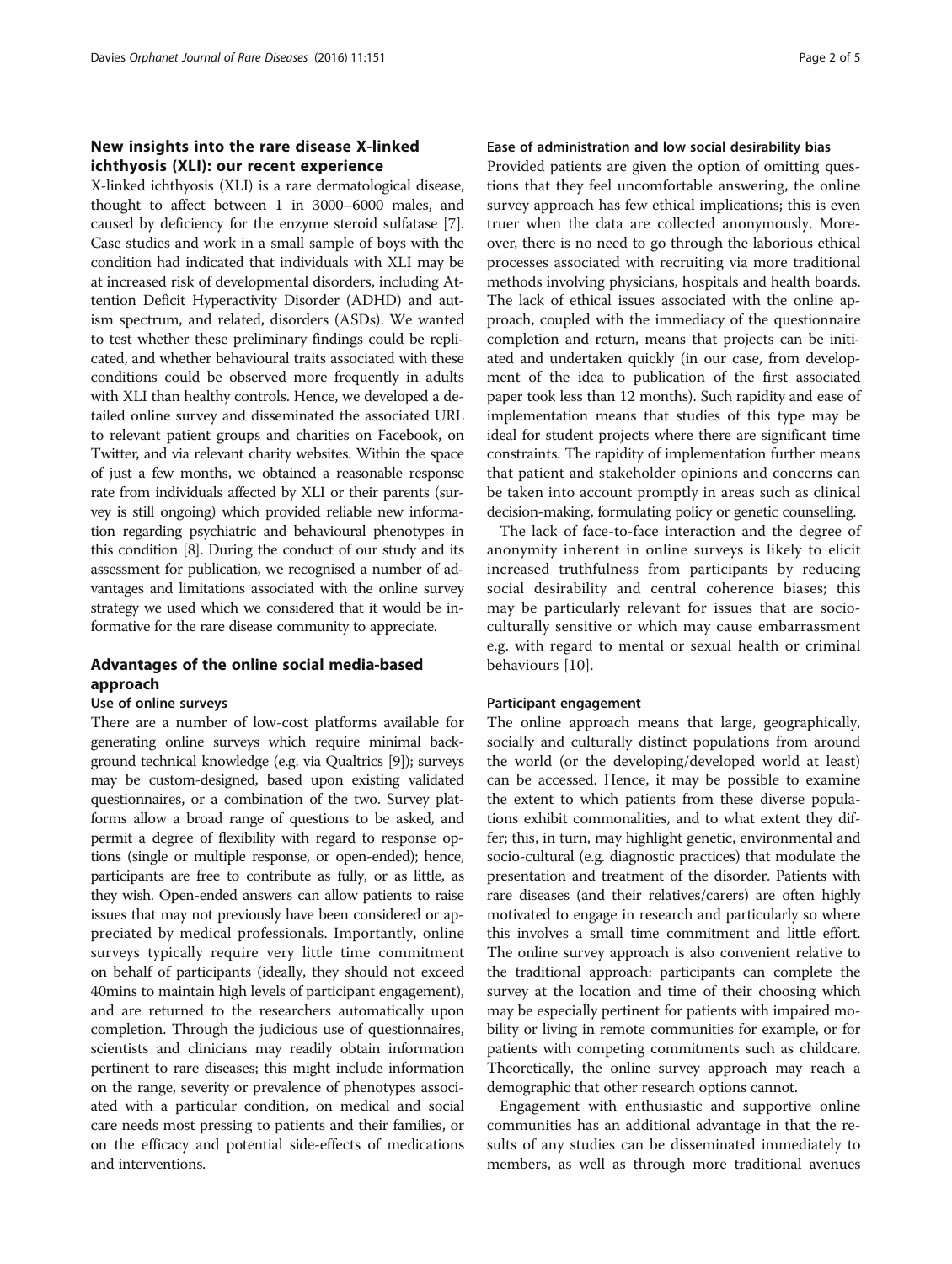(e.g. academic journals, medical institutions, professional organisations), to influence clinical decision-making and policy as mentioned above.

# Limitations of the online approach Lack of objective participant assessment

# Perhaps the most obvious limitation of an online approach relative to the more traditional approach is the reliance on information provided by the patient, which is not corroborated by objective clinical assessment or tests. For a variety of reasons, patients may unintentionally (or even intentionally) mis-report their diagnosis and clinical results, their symptoms, their medication regime, and their environmental and social circumstances; the impact of intentional mis-reporting may be attenuated by anonymity. To limit the effects of mis-reporting, or at least to be aware of its possible scope, we advise that the online survey builds in relevant control measures so far as possible; for example, in our XLI study, we could check that individuals who reported that they had been diagnosed with an ASD scored highly on questionnaire measures examining related traits.

Second, whilst traditional approaches permit in-depth longitudinal phenotyping, and a detailed picture of the (often complex) relationships between a patient's social circumstances, various medical conditions, symptom prevalence and severity, and medication regimes to be created, an online approach, which provides a snapshot contaminated by recall or self-report bias, cannot provide extensive information on interactions between the aforementioned factors. If participants are allowed to register their interest in follow-up studies at the end of the online survey, subsequent, more intensive, studies designed to interrogate interesting preliminary findings and to illuminate mechanism may be undertaken.

### Lack of opportunity for clarification

Although online surveys are highly accessible, they can often be fairly complex and can use technical language and terms; in contrast to studies where clinician/scientist and participant meet face-to-face, there is not an immediate opportunity for participants to clarify potential issues if required. Hence, there is the possibility that the study's purpose, or questions within the survey, may be misunderstood.

### Response bias

A key issue with survey-based approaches, and particularly those targeted at affected groups, is that the participants who respond are not representative of the group for one reason or another; this may result in false assumptions regarding that population. For example, the prevalence and severity of particular symptoms in patients with the condition of interest, or the frequency of adverse side effects of

medication may be over-estimated if patients with that particular symptom or side-effect are more motivated to participate. In our study, we were concerned that individuals with XLI with established diagnoses of one or more behavioural disorders would be more motivated to respond than individuals with XLI but no diagnostic history of such disorders (thus inflating the apparent rate of psychological disorders in the condition). To address this issue, researchers should attempt to confirm that the demographic and clinical features of respondents approximate to those of the general patient population, and that calculated rates and symptoms of the condition under study are consistent with existing clinical and laboratory data (which may, in many cases, be rather limited).

Additionally, the data may be biased as a consequence of the survey only being accessible to computer-literate individuals who have access to the internet; moreover, as support groups and charities related to rare diseases are often based in developed countries (typically US and northern Europe), there is the possibility that the results of online respondents may not necessarily be representative of all geographical and cultural contexts. Finally, given that English is the standard language of science, non-English speaking participants may be excluded from responding. To mitigate these concerns, surveys should be advertised as widely as possible and translated where feasible, and country of residence and ethnicity of respondents (as well as any other relevant cultural measures) should be recorded. Importantly, assessment of these factors means that the extent to which measures of interest vary by geographical-cultural context can be analysed; if the measures do not vary considerably, the findings may be regarded as highly generalisable. However, it is likely that geographical-cultural context can impact significantly on some parameters: in the field of psychiatry, individuals may be diagnosed through different classification systems and criteria depending upon geographical region; moreover, inter-rater reliability in this field can vary substantially around the world.

As well as having different countries of residence and been diagnosed by variable methods, respondents to largescale surveys may differ significantly on 'demographic' factors such as age, medication regime or social circumstances; this is probably less of an issue with morefocussed traditional approaches with stricter inclusion and exclusion criteria. Whilst this greater participant variability may be associated with greater variability in the response data, potentially it could be exploited as a means to examine relationships between demography and measures of interest.

### Participant knowledge, concerns and malicious responses

Whilst responding to an online survey, participants may simultaneously use the internet to gain information on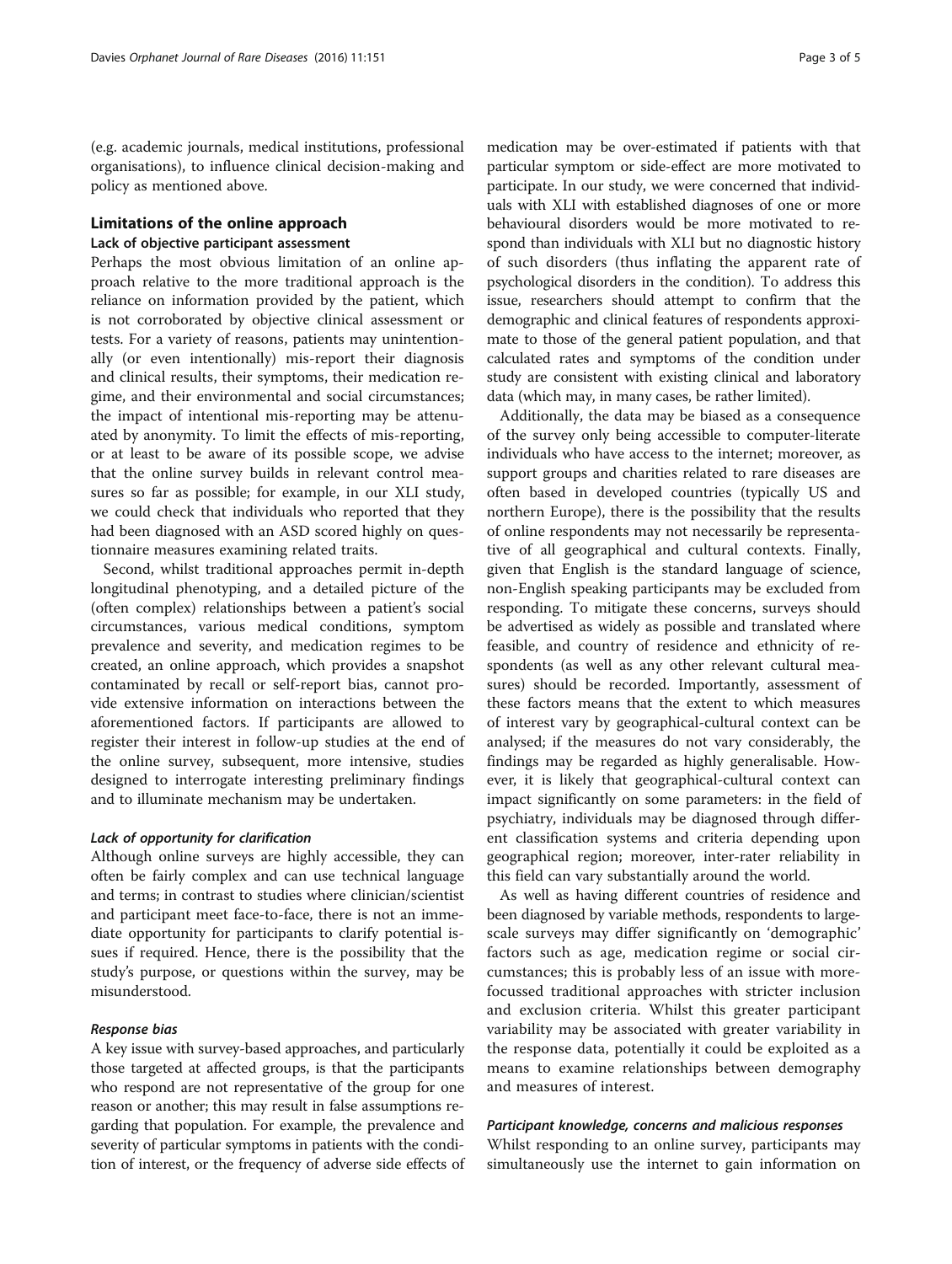<span id="page-3-0"></span>pertinent aspects of the study. This information may be reliable or not, and, in conjunction with participants' prior knowledge and expectations, could feasibly shape their responses [\[11](#page-4-0)].

In traditional research studies, patients meet directly with a 'trusted' clinician and/or scientist and have the opportunity to build up a rapport with them. In the online world, developing such a personal relationship is more challenging, and participants may reasonably be more sceptical as to the motives of the survey particularly given the prevalence of unethical, unprofessional and pseudoscientific contributors to the internet. Our XLI survey was received extremely positively by most individuals but was criticised by some for its usefulness and relevance ('how will understanding behaviour in patients with XLI improve their skin condition?'), and for its (non-existent) links to 'Big Pharma'. As such, we advise that online adverts for surveys clearly and concisely indicate the expected benefits for patients, state where the research is being conducted, explain the ethical review procedures which have been undertaken, and refer to the funding bodies and any resultant conflicts of interest.

Finally, as with any publically-accessible forum, there is the remote possibility that participants could maliciously complete the survey, particularly if they disagree with its rationale or the beliefs of the authors; researchers should therefore be aware of any outlier data.

#### Obtaining suitable control groups

By targeting the survey link to patient groups and websites, by definition the primary respondents will be affected individuals. However, often these groups include close family members of affected individuals; these unaffected individuals may be regarded as the optimal control group in that they can be closely matched to patients in terms of genetic background and environmental and social exposures. In our study, we found it difficult to recruit non-affected brothers of males with XLI, and hence we compared patient survey information to the best-available previously-published gender, ethnicity and culturally-matched normative data; our approach represents a viable analytical option (albeit suboptimal) if reliable normative data already exists.

## Consent to advertise

Online patient support groups (e.g. support groups on Facebook) are often selective about who is allowed to join and advertise; similarly, charities and academic/hospital departments understandably have to be selective about the types of study which they publicise. Hence, the surveys to be advertised may have to be given additional academic and ethical review by these external bodies. In our experience, patient group moderators, charities and medical departments are extremely happy to support such work provided it has a sound academic rationale, has been suitably ethically-reviewed and may potentially benefit patients.

# Conclusions

Online surveys advertised via social media represent a relatively new experimental method by which information from patients with rare diseases (and their relatives and carers) can be obtained in a straightforward manner, and can be used to benefit affected individuals in a short timeframe. Whilst this approach is limited in the numerous ways described above, and will never replace deep phenotyping in face-to-face studies, it can certainly provide complementary information to them. I believe that this approach may be especially useful for getting an overview of the wide range of phenotypes that affect patients (many of which may not be intuitive) and for gaining information on those issues which most impair affected individuals' lives. These analyses should point to areas where research, funding and interventions should be directed most acutely.

#### Abbreviations

ADHD: Attention Deficit Hyperactivity Disorder; ASD: Autism spectrum disorder; URL: Uniform Resource Locator; XLI: X-linked ichthyosis

#### Acknowledgements

The author would like to thank Ms Sohini Chatterjee for helpful discussions regarding the advantages and limitations of the approach described here.

#### Funding

The work was supported by a Medical Research Council (MRC) United Kingdom Centre Grant (MR/L010305/1).

#### Authors' contributions

WD was the sole contributor to this article.

#### Availability of data and material

Data sharing not applicable to this article as no datasets were generated or analysed during the current study.

#### Competing interests The author declares that he has no competing interests.

Consent for publication

Not applicable.

### Ethics approval and consent to participate

Not applicable.

#### Author details

<sup>1</sup>Medical Research Council Centre for Neuropsychiatric Genetics and Genomics and Division of Psychological Medicine and Clinical Neurosciences, School of Medicine Cardiff University, Cardiff, UK. <sup>2</sup>School of Psychology, Cardiff University, Tower Building, 70, Park Place, Cardiff CF10 3AT, UK. <sup>3</sup>Neuroscience and Mental Health Research Institute, Cardiff University Cardiff, UK.

#### Received: 21 October 2016 Accepted: 4 November 2016 Published online: 09 November 2016

#### References

1. Internet Users.<http://www.internetlivestats.com/internet-users/>. Accessed 18 Oct 2016